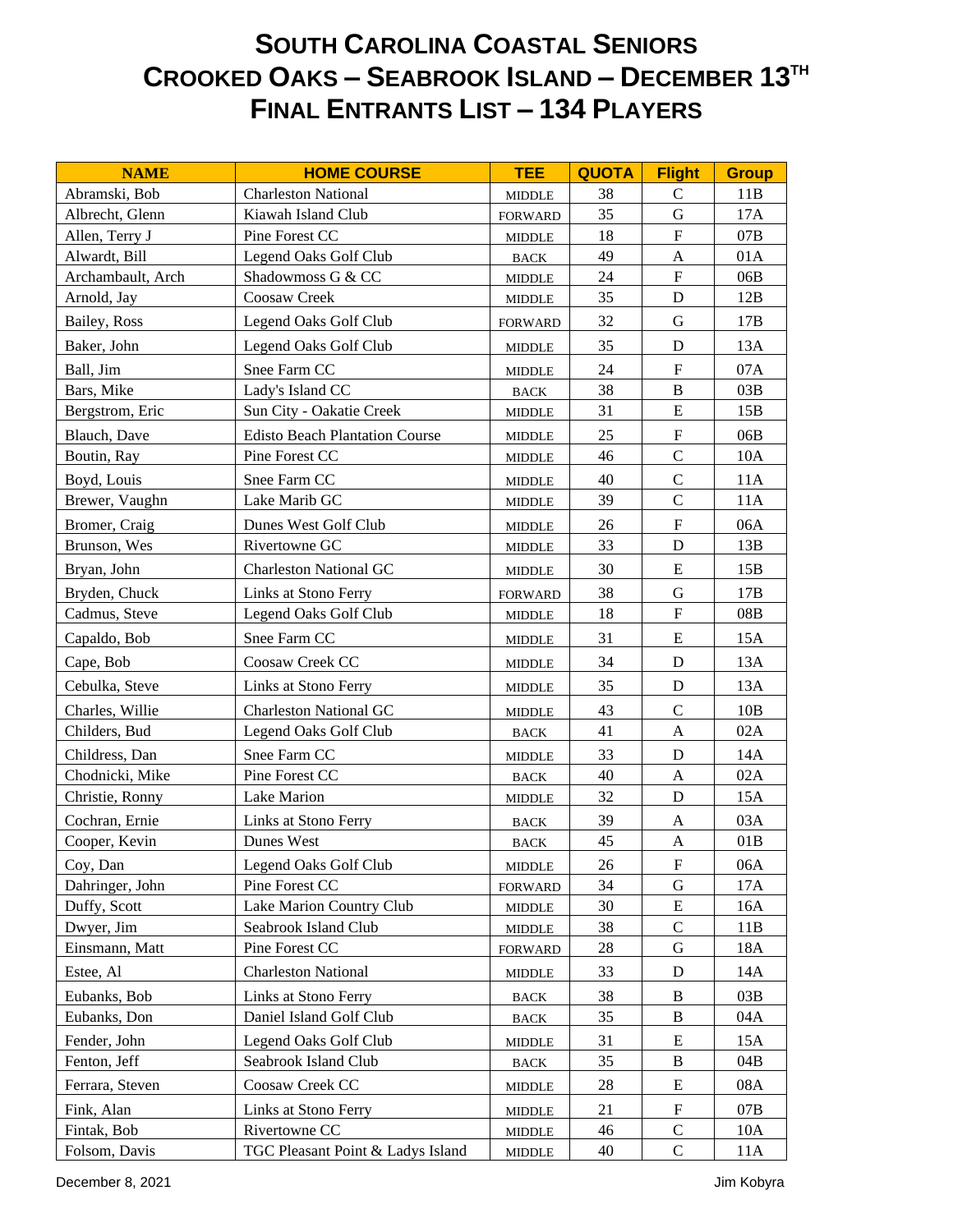## **SOUTH CAROLINA COASTAL SENIORS CROOKED OAKS – SEABROOK ISLAND – DECEMBER 13TH FINAL ENTRANTS LIST – 134 PLAYERS**

| <b>NAME</b>        | <b>HOME COURSE</b>                    | <b>TEE</b>                      | <b>QUOTA</b> | <b>Flight</b>             | <b>Group</b> |
|--------------------|---------------------------------------|---------------------------------|--------------|---------------------------|--------------|
| Fredricks, Bob     | Dunes West Golf Club                  | <b>MIDDLE</b>                   | 15           | $\mathbf F$               | 08B          |
| Friedhof, Skip     | Crowfield G & CC                      | <b>BACK</b>                     | 39           | $\bf{B}$                  | 03A          |
| Gallagher, Joe     | Dunes West Golf Club                  | <b>MIDDLE</b>                   | 25           | $\mathbf F$               | 06B          |
| Graham, Charles    | Snee Farm CC                          | <b>MIDDLE</b>                   | 37           | $\mathcal{C}$             | 12A          |
| Harvey, Randy      | Legend Oaks Golf Club                 | <b>FORWARD</b>                  | 32           | G                         | 17B          |
| Haynes, Rickey     | <b>Edisto Beach Plantation Course</b> | <b>MIDDLE</b>                   | 24           | ${\bf F}$                 | 07A          |
| Hendricks, Tom     | Rivertowne CC                         | <b>BACK</b>                     | 37           | $\bf{B}$                  | 04A          |
| Hendrix, Larry     | Links at Stono Ferry                  | <b>BACK</b>                     | 40           | $\mathbf{A}$              | 02B          |
| Hill, Dan          | Links at Stono Ferry                  | <b>BACK</b>                     | 27           | $\bf{B}$                  | 05A          |
| Hirschmann, Harold | <b>Wild Dunes</b>                     | <b>MIDDLE</b>                   | 30           | E                         | 16A          |
| Huff, Reid         | Links at Stono Ferry                  | <b>MIDDLE</b>                   | 29           | E                         | 09B          |
| Hutto, Babe        | Links at Stono Ferry                  | <b>FORWARD</b>                  | 20           | G                         | 18B          |
| Hutto, Jimmy       | <b>Charleston National</b>            | <b>MIDDLE</b>                   | 30           | E                         | 16A          |
| Hyde, Fred         | Dunes West Golf Club                  | BACK                            | 40           | $\mathbf{A}$              | 02B          |
| Johnson, Jeff      | <b>Charleston National GC</b>         | $\ensuremath{\mathsf{MIDDLE}}$  | 34           | D                         | 13A          |
| Jones, Steve       | Snee Farm CC                          | <b>MIDDLE</b>                   | 40           | $\mathcal{C}$             | 11A          |
| Kaiser, Ken        | Lake Marion                           | <b>FORWARD</b>                  | 23           | G                         | 18B          |
| Karlberg, Gregg    | Coosaw Creek CC                       | <b>MIDDLE</b>                   | 45           | $\mathcal{C}$             | 10A          |
| Keck, Mike         | Rivertowns CC                         | <b>BACK</b>                     | 38           | $\, {\bf B}$              | 03B          |
| Kerrigan, Chris    | Snee Farm CC                          | <b>MIDDLE</b>                   | 30           | E                         | 16A          |
| Kline, Red         | Sun City-Hidden Cyperss               | <b>BACK</b>                     | 46           | A                         | 01A          |
| Kobyra, Jim        | Links at Stono Ferry                  | <b>MIDDLE</b>                   | 32           | ${\bf D}$                 | 15A          |
| Laffitte, Charles  | Old Penny Branch CC                   | <b>MIDDLE</b>                   | 24           | $\mathbf F$               | 07A          |
| Lapp, John         | Rivertowne GC                         | <b>MIDDLE</b>                   | 26           | $\boldsymbol{\mathrm{F}}$ | 06A          |
| Lewis, Kevin       | Kiawah Island                         | <b>MIDDLE</b>                   | 39           | $\mathcal{C}$             | 11B          |
| Loadholt, Ernie    | Old Penny Branch CC                   | <b>MIDDLE</b>                   | 17           | $\mathbf{F}$              | 08B          |
| Martini, Don       | Rivertowne GC                         | <b>BACK</b>                     | 40           | $\mathbf A$               | 02B          |
| Mattison, Mark     | Coosaw Creek                          | <b>MIDDLE</b>                   | 30           | ${\bf E}$                 | 09A          |
| Maurer, Terry      | <b>Charleston National GC</b>         | <b>MIDDLE</b>                   | 30           | ${\bf E}$                 | 09A          |
| McCaskill, Travis  | Patriots Point Golf Club              | <b>MIDDLE</b>                   | 29           | ${\bf E}$                 | $09B$        |
| McGrain, Kevin     | Rivertowne CC                         | <b>BACK</b>                     | 52           | A                         | 01A          |
| McGurk, Brian      | Wrenwoods Golf Club                   | <b>BACK</b>                     | 42           | A                         | 01B          |
| McMahon, Jerry     | Seabrook Island Club                  | <b>MIDDLE</b>                   | 31           | E                         | 15B          |
| McNamee, Tom       | Links at Stono Ferry                  | <b>BACK</b>                     | 38           | $\bf{B}$                  | 03B          |
| Melton, Kevin      | Links at Stono Ferry                  | $_{\mbox{\footnotesize{BACK}}}$ | 42           | A                         | 01B          |
| Mills, Bill        | Snee Farm CC                          | <b>BACK</b>                     | 34           | B                         | 04B          |
| Mitchell, Pete     | Snee Farm CC                          | <b>BACK</b>                     | 39           | B                         | 03A          |
| Montesi, Tom       | Dunes West Golf Club                  | <b>BACK</b>                     | 36           | $\, {\bf B}$              | 04A          |
| Mund, Al           | Links at Stono Ferry                  | <b>FORWARD</b>                  | 40           | $\mathbf G$               | 17A          |
| Murphy, Jim        | May River GC                          | $\ensuremath{\mathsf{MIDDLE}}$  | 36           | $\mathbf D$               | 12B          |
| Murphy, Mike       | Lady's Island CC                      | <b>FORWARD</b>                  | 27           | G                         | 18A          |
| Murphy, Rich       | Rivertowne CC                         | <b>MIDDLE</b>                   | 27           | $\boldsymbol{\mathrm{F}}$ | 08A          |
| Nelson, Randy      | Coosaw Creek CC                       | <b>BACK</b>                     | 28           | $\, {\bf B}$              | 05A          |
| Nichols, Bill      | Legend Oaks Golf Club                 | <b>BACK</b>                     | 46           | A                         | 01A          |
| Nichols, PJ        | Seabrook Island Club                  | <b>MIDDLE</b>                   | 33           | ${\bf D}$                 | 14A          |